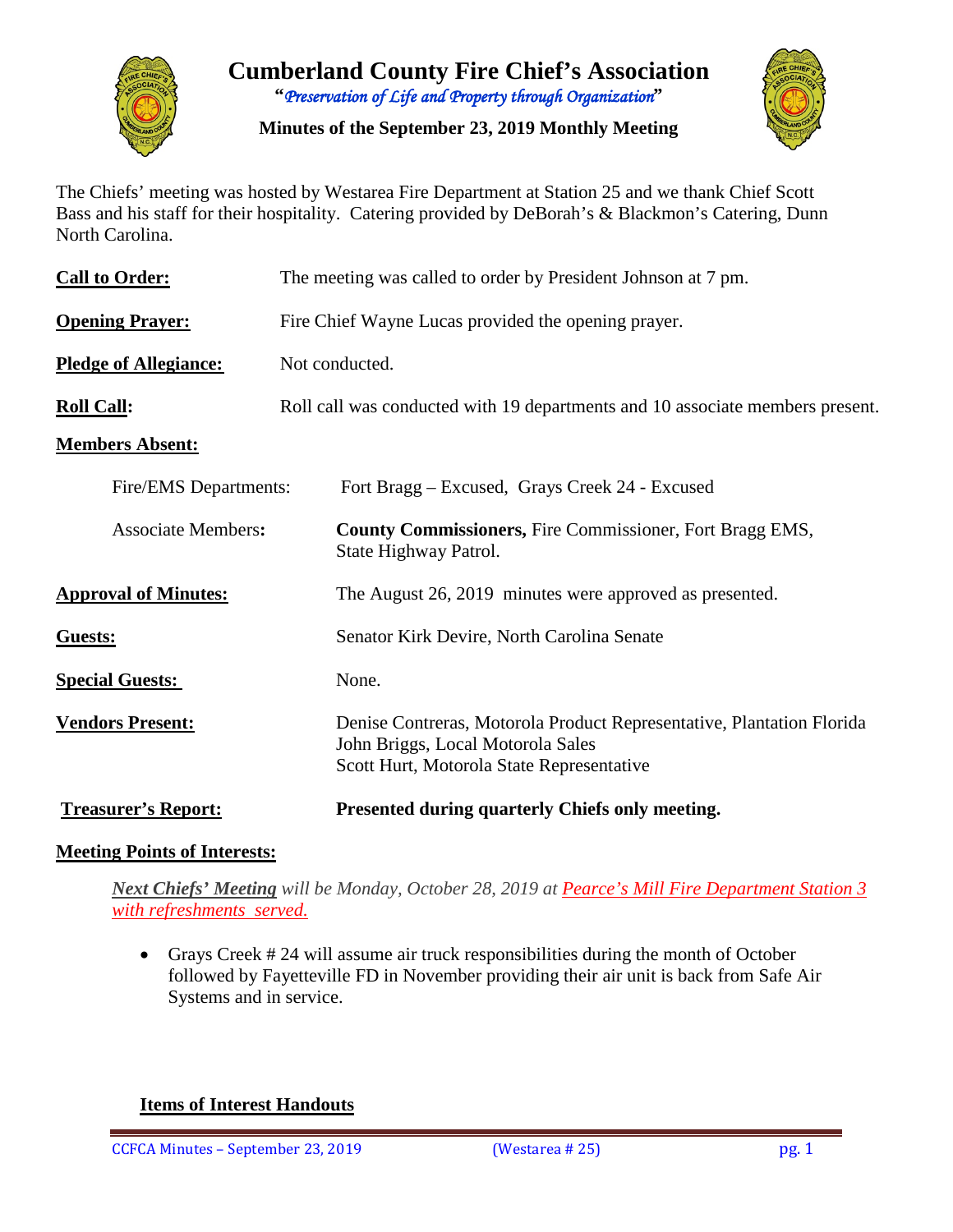- $\checkmark$  Sparky's 2<sup>nd</sup> Annual Birthday Party September 28th
- $\checkmark$  2019 Emergency Services Memorial Flyer
- $\checkmark$  Saturday October 19, 2019 Fall Safety Day Flyer
- $\checkmark$  Monday October 21, 2019 FTCC Regional Fire & Rescue Training Center Ground Breaking Ceremony – Save the Date
- $\checkmark$  NFFF- Light the Night for Fallen Firefighters 2019 Letter
- $\checkmark$  First Responder Toolbox Recognizing Terrorist 9-1-1 Calls
- $\checkmark$  First Responder Toolbox Practice for Vehicle Screening Against Terrorist Tactics
- $\checkmark$  Safety & Health Handout Flagger Safety 101
- $\checkmark$  Can We Fix 911? Handout
- $\checkmark$  Firefighter Sues Buffalo FD Left behind in burning attic

# **OLD BUSINESS**

- 1. President Johnson presented a plaque to former Fire Chief Todd Thurmond of the Eastover FD for his many years of service and association membership as a Chief Officer.
- 2. As a result of the lengthy Motorola presentation all old business was tabled until our October 2019 meeting at Pearce's Mill Fire Department.

# **NEW BUSINESS:**

- 1. Motorola presented radio and communications material by bringing in a corporate office representative from Florida. Ms. Denise Contreas as part of her address utilized a Power Point and video and provided the actual radios for display.
- 2. President Johnson reminded the membership of the following up-coming important dates during the month of October.
	- Saturday October 12, 2019 at 11 AM Annual Memorial Service at our FTCC Memorial Site – Please be represented by sending at least one department owned vehicle or apparatus with a driver for the 25 to 30 minute service. District Attorney Billy West is our guest speaker. (Memorial Service Flyer in Packets)
	- $\triangleright$  Saturday October 19, 2019 from 10 until 4 PM at the Sears Cross Creek Mall parking lot we will conduct our annual Fall Safety Day. Please consider sending one (1) display fire apparatus or specialty equipment. We will take COMs 1 for display and set up a recruiting table underneath the awning of the bus. (Flyers are in the September Packets)
	- $\triangleright$  Monday October 21, 2019 at 3 PM Please make plans to join our County Commissioners, Dr. Larry Keen and the FTCC Board of Trustees, County Staff on Tom Starling Road and Corporation Drive for the new Cumberland County Fire & Rescue Regional Training Center. Dr. Keen requested that all Fire Chiefs be present for this historic event. (Invitations in Packets)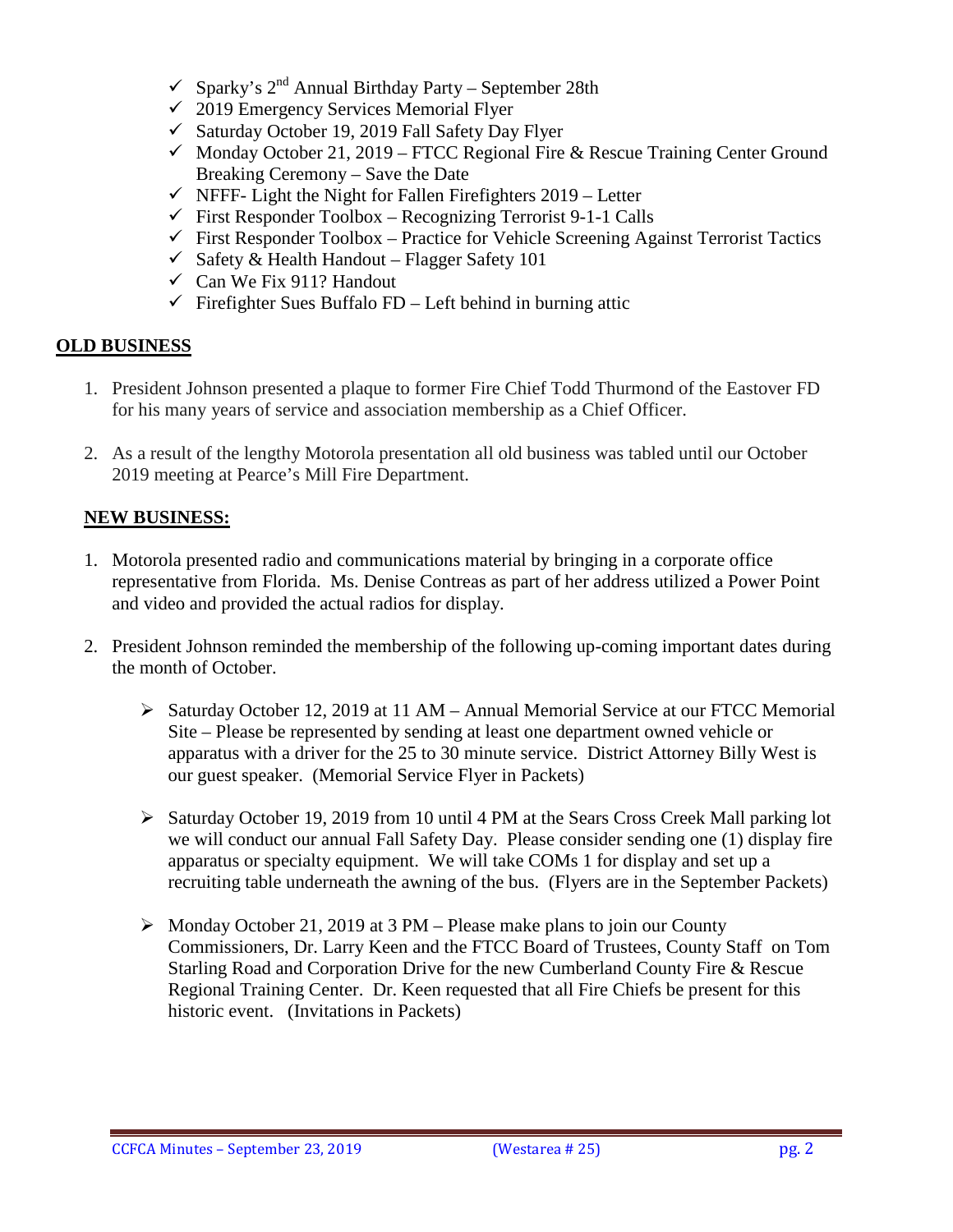### **COMMITTEE REPORTS:**

### **ID CARD/TECHNOLOGY COMMITTEE**

- **FYI.** Fire Chiefs are required to send a signed letter or memo with a firefighter requesting an ID Card. For any questions or an appointment contact 424-0694 or e-mail at [cjohnson.spfd@gmail.com](mailto:cjohnson.spfd@gmail.com)
	- President Johnson asked the members to please recycle or return the clips used for our ID Cards. These clips are extremely expensive and we need to reuse them as much as possible in order to hold down costs. So when members leave a department do not give the ID Tags and clips to the departing member, instead retrieve the clips.

### **FIRE PREVENTION/EDUCATION COMMITTEE** E-Mail: Chief T.J. McLamb [jmclamb@ci.fay.nc.us](mailto:jmclamb@ci.fay.nc.us)

• No report.

**STANDARDS & POLICY COMMITTEE** A/C Kevin Murphy (SPFD # 13) Chairperson, E-Mail: [kmurphy1903@gmail.com](mailto:kmurphy1903@gmail.com)

• No report.

#### **MEMORIAL COMMITTEE** Chief R. Marley (Pearce's Mill) Chairperson, E-Mail: [pmfd0301@nc.rr.com](mailto:pmfd0301@nc.rr.com)

No Report

### **AUTOMATIC AID/MUTUAL AID COMMITTEE** Chief Joe Marsh (GCFD # 24) Chairperson,

E-Mail: [gcfd24@nc.rr.com](mailto:gcfd24@nc.rr.com)

• No report

#### **FINANCE COMMITTEE** Deputy Chief Freddy Johnson Jr. (Stoney Point) Chairperson, E-Mail: [spfd1302@nc.rr.com](mailto:spfd1302@nc.rr.com)

• No Report

#### **RESCUE COMMITTEE** Deputy Chief Hank Harris (Cotton FD) Chairperson, E-Mail: [cfd402@nc.rr.com](mailto:cfd402@nc.rr.com)

• No report.

### **COMMUNICATIONS /DISPATCH STEERING / AVL COMMITTEE** Chief Chuck Hodges (Hope Mills FD), Chairperson, E-Mail: clhodges@townofhopemills.com

• No Report – (Committee Meeting Notes/Memo dated 9/17/2019 included in packet)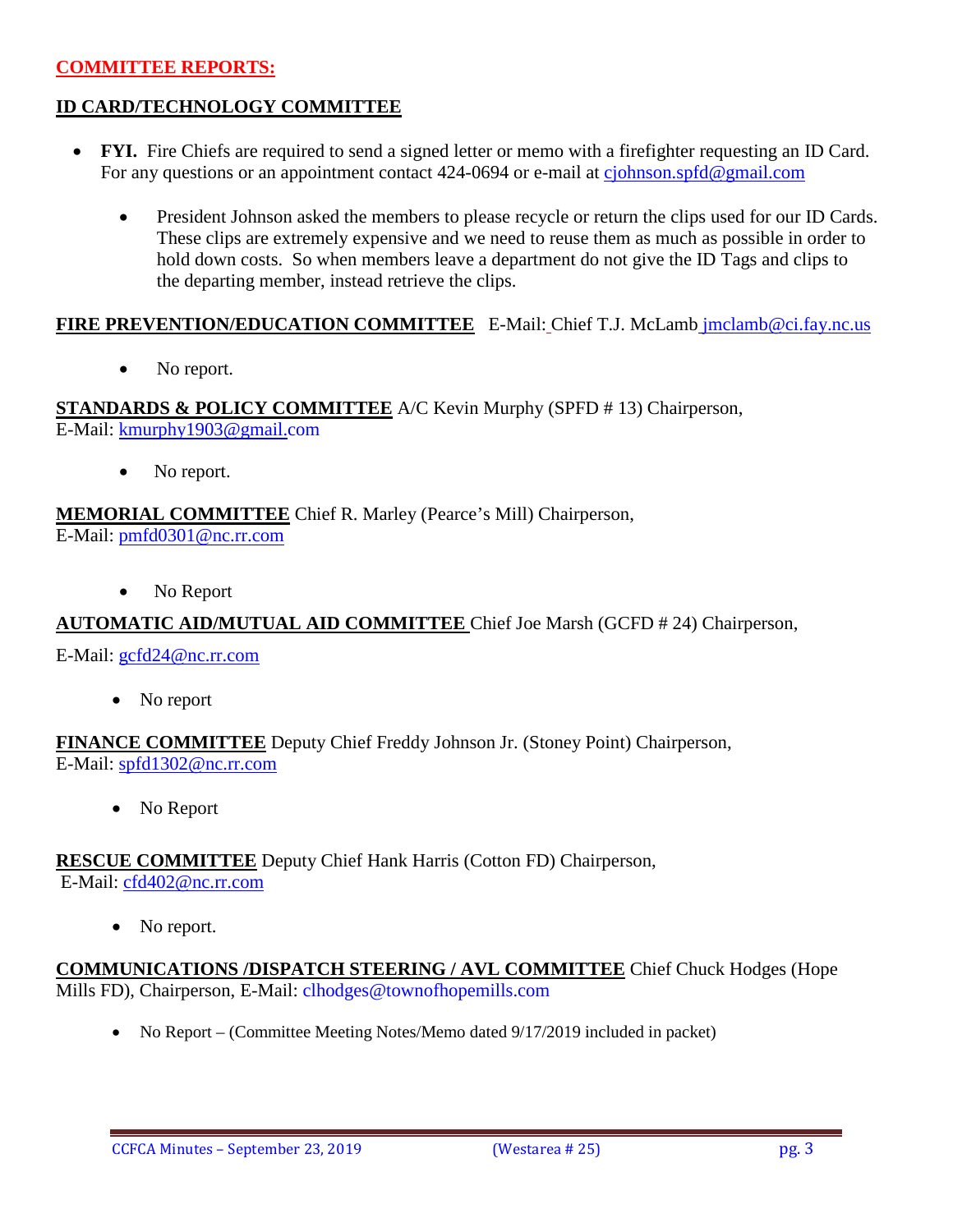**KNOX BOX COMMITTEE** - Emergency Management Officer Gene Booth (Emergency Services) Chairperson, E-Mail: [wbooth@co.cumberland.nc.us](mailto:wbooth@co.cumberland.nc.us)

No report

**FIREHOUSE STEERING COMMITTEE** – Fire Chief T. J. McLamb (FFD) Chairperson, E-Mail: [tmclamb@ci.fay.nc.us](mailto:tmclamb@ci.fay.nc.us)

• No report

**NC WORKFORCE SOLUTION GRANTS – COMMITTEE** – Fire Chief Justin Nobles (SVFD # 23) Chairperson. E-Mail: [Jnobles@stedmanfire.com](mailto:Jnobles@stedmanfire.com)

• No Report

**JOINT INCIDENT / DISASTER RESPONSE COMMITTEE** – Assistant Fire Chief Richard Bradshaw (VFD) Chairperson, E-Mail: [rbradshaw1@nc.rr.com](mailto:rbradshaw1@nc.rr.com)

• No report.

# **ASSOCIATE MEMBERS REPORT**

**COUNTY MANAGERS OFFICE** – Assistant County Manager Tracy Jackson E-Mail: [tjackson@co.cumberland.nc.us](mailto:tjackson@co.cumberland.nc.us)

• No Report.

### **EMERGENCY SERVICES DIRECTOR/ ECC-911 (**Gene Booth, Director),

E-Mail: [gbooth@co.cumberland.nc.us](mailto:gbooth@co.cumberland.nc.us)

- Director Booth advised that WEB EOC training is still available and to call his office and talk with Emergency Management Director Hendrix to set up training.
- He also informed the membership that he assigned a couple of dispatchers to a Call Review committee and that any issues with call dispatches should be referred to the call review dispatchers.
- Director Booth will coordinate the pick-up of available Smoke Alarms provided through Operation Save a Life scheduled for October 9, 2019 at the Cary, North Carolina Fire Department.

# **EMS DIRECTOR:** Brian Pearce, Director E-Mail: bpearce@capefearvalley.com

• Chief Godwin asked the membership to check their Oxygen inventory to see if they still have any of the old Airgas Bottles. These bottles need to be returned to the vendor. Please contact EMS Chief McLaurin at EMS Base if you have any of the old bottles.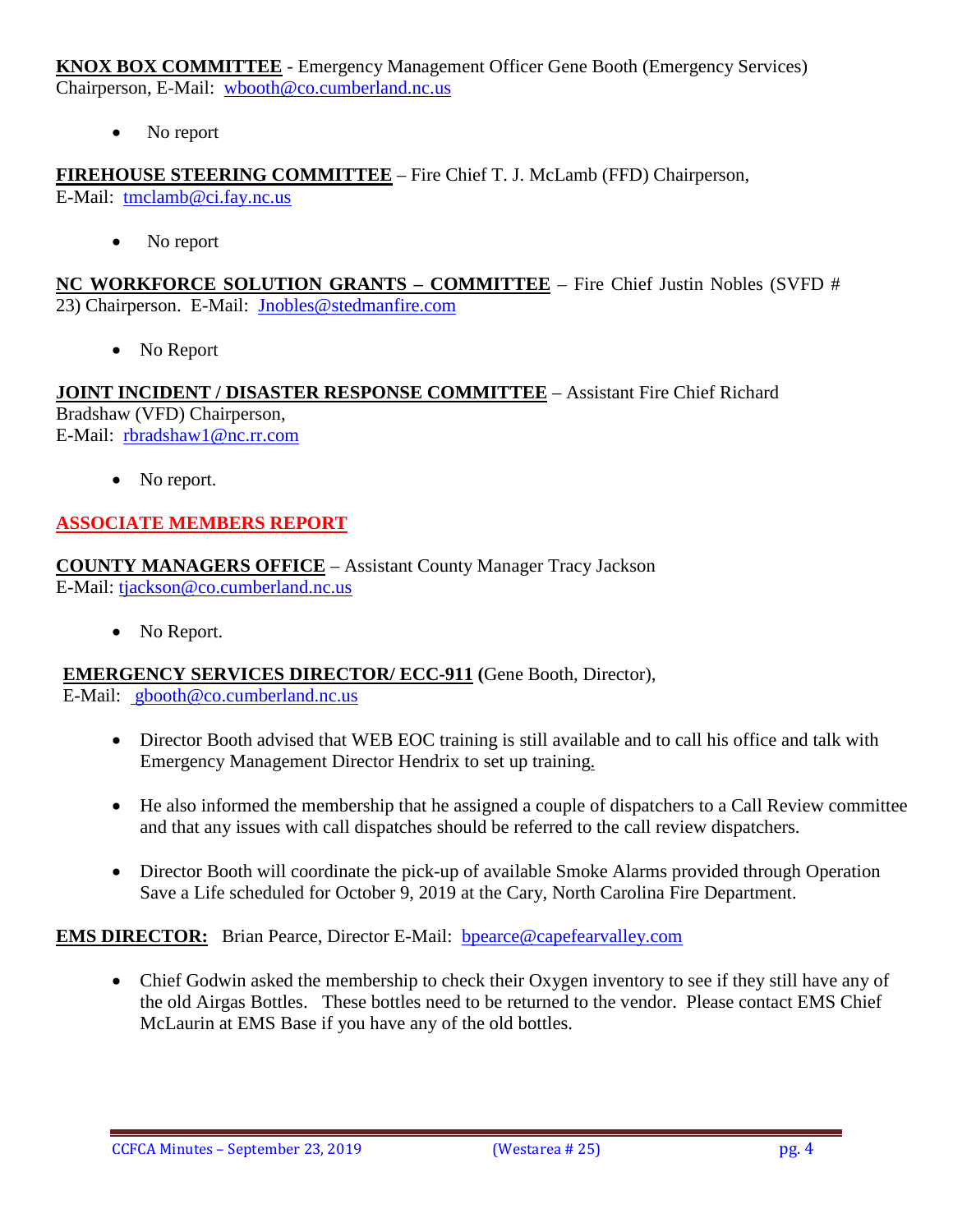**HAZMAT:** AC Robert Brinson, FFD - POC telephone for HAZMAT is 910-584-9550, E-Mail: [rbrinson@ci.fay.nc.us](mailto:rbrinson@ci.fay.nc.us)

• No Report

# **FORESTRY DISTRICT** Craig Gottfried, County Ranger, E-Mail: [craig.gottfried@ncagr.gov](mailto:craig.gottfried@ncagr.gov)

• No Report

**FTCC** Steve Drew, E-Mail: [drews@faytechcc.edu](mailto:drews@faytechcc.edu)

• No report.

### **SHERIFF'S OFFICE** Sheriff Wright (Sr. Sgt. Steven Hodges – ATF)

• No Report

### **FAYETTEVILLE POLICE –** Police Chief Gina Hawkins, Email [ghawkins@ci.fay.nc.us](mailto:ghawkins@ci.fay.nc.us)  (Captain Jay Devane) [jdevane@ci.fay.nc.us](mailto:jdevane@ci.fay.nc.us)

• No report

### **NC HIGHWAY PATROL** – Major Freddy Johnson Jr. SHP Special Operations.

E-Mail: [Freddy.johnson@ncdps.gov](mailto:Freddy.johnson@ncdps.gov) or Sergeant S. Johnson SHP Raleigh Training Center E-Mail [sean.johnson@ncdps.gov](mailto:sean.johnson@ncdps.gov)

• Not Present

### **COUNTY COMMISSIONERS** Fire Commissioner Marshall Faircloth

• Not Present

# **FOR THE GOOD OF THE ASSOCIATION:**

- Bethany Fire Department is hosting a BBO plate sale on Saturday October 12 starting at 11 am at the Fire Department. Please come out and support their fund raiser.
- Stoney Point Fire Department's annual Trail of Terror Fund Raiser starts this weekend September 27 and will run every weekend through Halloween night.
- Chief Bass advised that Westarea VFD will sponsor an active shooter class and please contact him for additional information.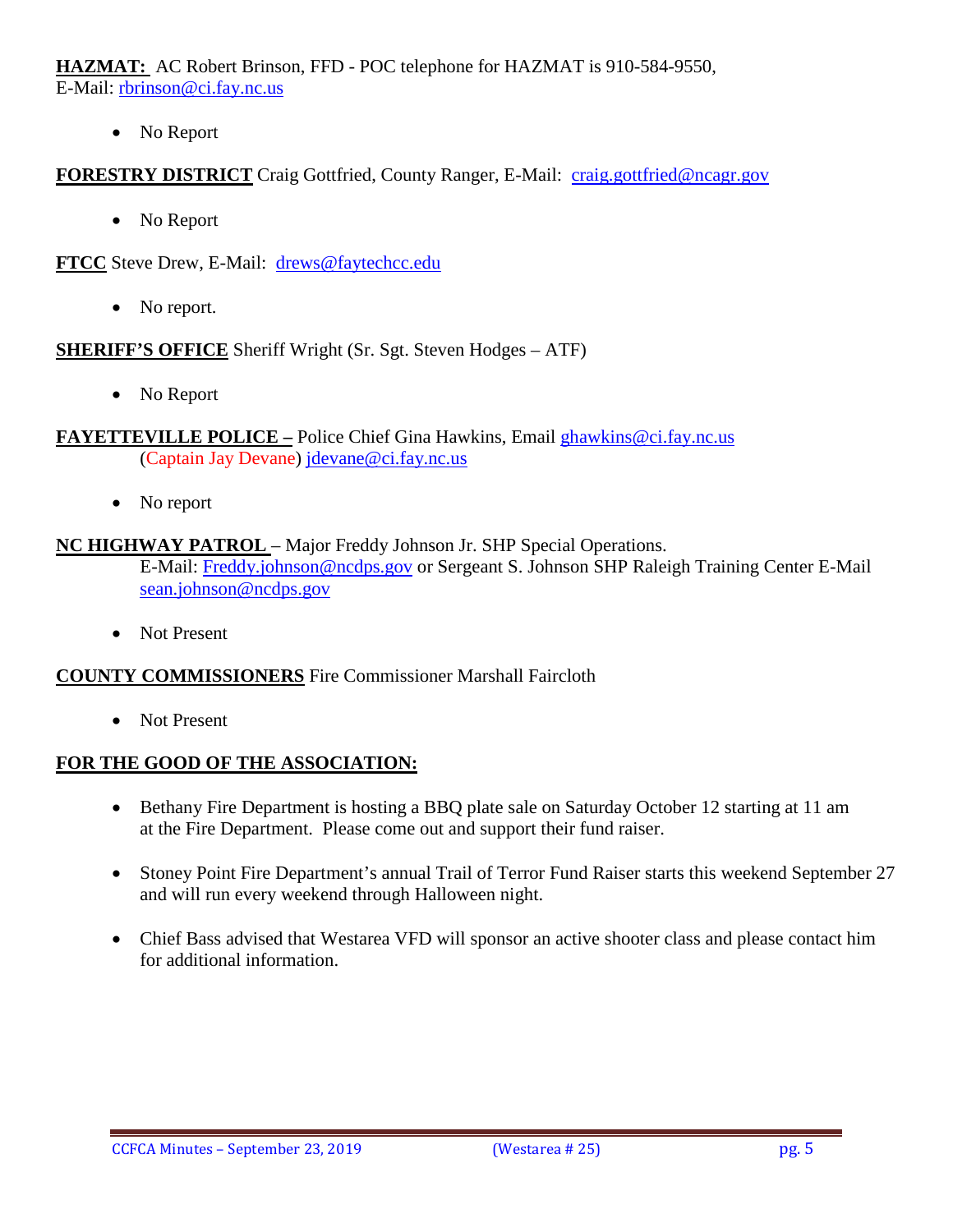ADJOURNMENT: A motion was made to adjourn by Chief Brock and seconded by Chief Roddy Bullard. .

The meeting was adjourned at 2110 hours.

Respectfully Submitted By:

*Freddy l. Johnson Sr. Mark A. Melvin*

Freddy L. Johnson Sr., CFO<br>
Fire Chief / President<br>
Fire Chief / Secretary

Fire Chief / Secretary

**Enclosures – 1** 1 – September 2019 – Roll Call